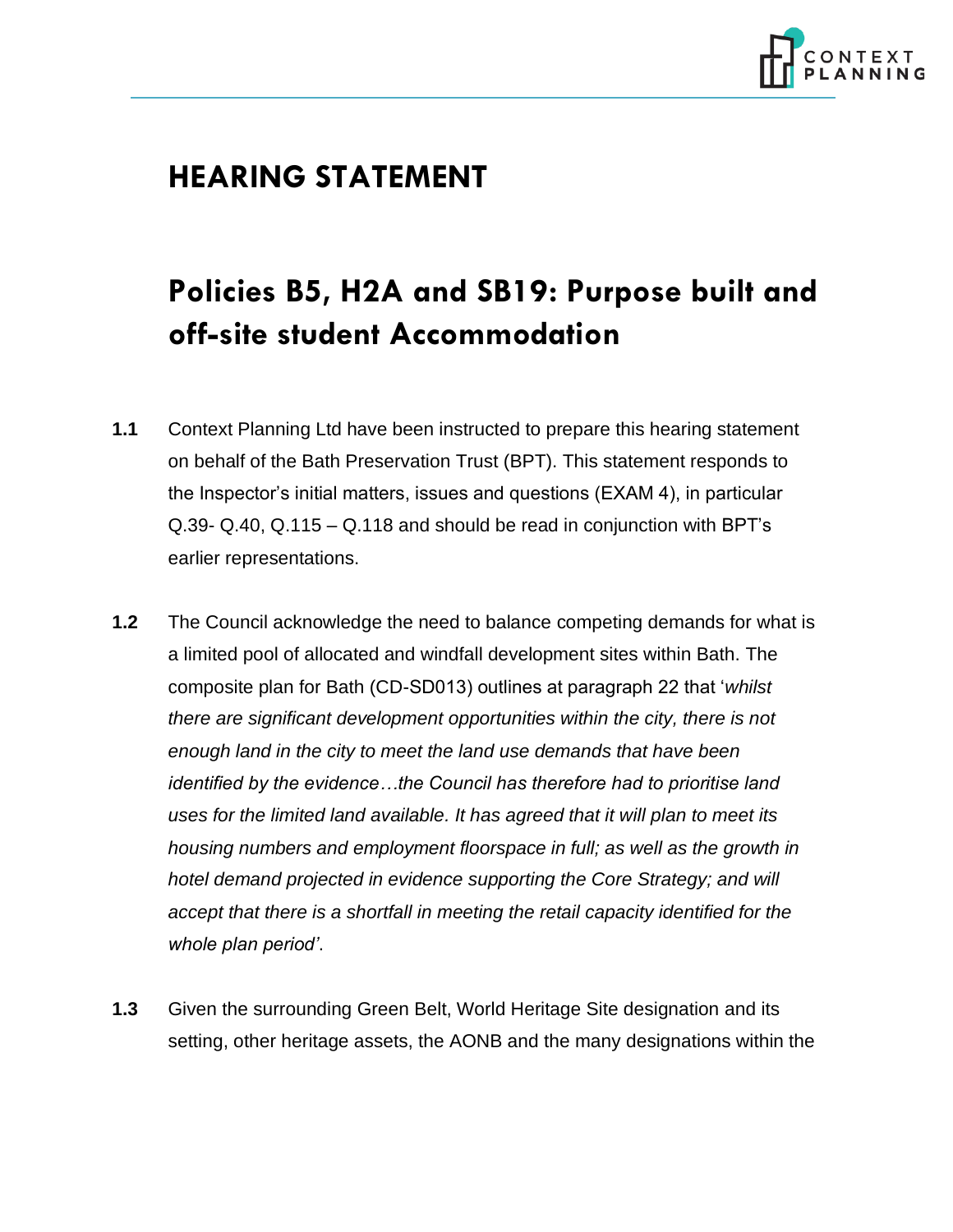

city it is not possible to deliver all of the objectively assessed need for Bath through the plan period. This is not however the case in respect of student accommodation.

**1.4** Policies H2, H2A, B5 and SB19 outline the Council's strategy for purpose-built student accommodation (PBSA) (on and off campus) and houses of multiple occupation (HMOs). Part of the Council's evidence base 'Topic Paper: Student Accommodation' (CD-SD036) outlines the supply and demand position for student accommodation in the city. A contraction in demand is currently being experienced and it is only in the last 5 years of the plan period 2025/26- 2029/30 that additional bedspaces, beyond permitted and expected supply, are forecast to be required (Fig 1).

| <b>Factor</b>                                                                       | 2018<br>119  | 2019<br>120 | 2020<br>121 | 2021<br>122 | 2022<br>123 | 2023<br>124 | 2024<br>125 | 2025<br>126 | 2026<br>127 | 2027<br>128 | 2028<br>129 | 2029<br>130 |
|-------------------------------------------------------------------------------------|--------------|-------------|-------------|-------------|-------------|-------------|-------------|-------------|-------------|-------------|-------------|-------------|
|                                                                                     |              |             |             |             |             |             |             |             |             |             |             |             |
| <b>UoB Student Forecast</b>                                                         | 18,001       | 18,062      | 16,745      | 18,031      | 18,211      | 18,393      | 18,577      | 18,763      | 18,763      | 18,763      | 18,763      | 18,763      |
| <b>BSU Student Forecast</b>                                                         | 7,770        | 7,222       | 6.819       | 6.994       | 7,123       | 7.478       | 7,914       | 8,291       | 8,742       | 8,928       | 9,113       | 9,299       |
| <b>Total Student Forecast</b>                                                       | 25,771       | 25,284      | 23,564      | 25,025      | 25,334      | 25,871      | 26,491      | 27,054      | 27,505      | 27,691      | 27,876      | 28,062      |
| <b>UoB Housing Need</b><br>$\langle$ approx:78%)                                    | 14.041       | 14.088      | 13.061      | 14.064      | 14.204      | 14.346      | 14.490      | 14,635      | 14.635      | 14.635      | 14,635      | 14,635      |
| <b>BSU Housing Need All</b><br>(approx:56%)                                         | 4.351        | 4.044       | 3,819       | 3.917       | 3,989       | 4.188       | 4.432       | 4.643       | 4.896       | 5,000       | 5,103       | 5,207       |
| <b>Total Housing Need</b>                                                           | 18,392       | 18,133      | 16,880      | 17,980      | 18,193      | 18,534      | 18,922      | 19,278      | 19,530      | 19,635      | 19,738      | 19,842      |
| UoB on-campus PBSA                                                                  | 3,543        | 3.586       | 3,586       | 3.586       | 3,586       | 3,586       | 3,586       | 3,586       | 3,586       | 3,586       | 3,586       | 3,586       |
| <b>BSU on-campus PBSA</b>                                                           | 872          | 872         | 872         | 872         | 872         | 872         | 872         | 872         | 872         | 872         | 872         | 872         |
| UoB off-campus PBSA                                                                 | 931          | 1,288       | 1,492       | 1,628       | 1,628       | 1,628       | 1,628       | 1,628       | 1,628       | 1,628       | 1,628       | 1,628       |
| <b>BSU off-campus PBSA</b>                                                          | 1.392        | 1.115       | 1,115       | 1.115       | 1,115       | 1.115       | 1.115       | 1.115       | 1.115       | 1,115       | 1,115       | 1.115       |
| <b>CRM Private PBSA</b>                                                             | 802          | 828         | 891         | 891         | 1,077       | 1.149       | 1.149       | 1.149       | 1.149       | 1,149       | 1.149       | 1,149       |
| <b>Beds Total</b>                                                                   | 7,540        | 7,689       | 7,956       | 8,092       | 8,278       | 8,350       | 8,350       | 8,350       | 8,350       | 8,350       | 8,350       | 8,350       |
| Residual demand 2018/19<br>assumed to be met by HMOs                                | 10852        | 10444       | 8924        | 9888        | 9915        | 10184       | 10572       | 10928       | 11180       | 11285       | 11388       | 11492       |
| <b>Additional bedspaces</b><br>required to meet the<br>forecasts (cumulative total) | $\mathbf{0}$ | $-408$      | $-1928$     | $-964$      | $-937$      | $-668$      | $-280$      | 76          | 328         | 433         | 536         | 640         |

## **Fig 1 – Combined forecast demand for student accommodation based on the universities' growth plans**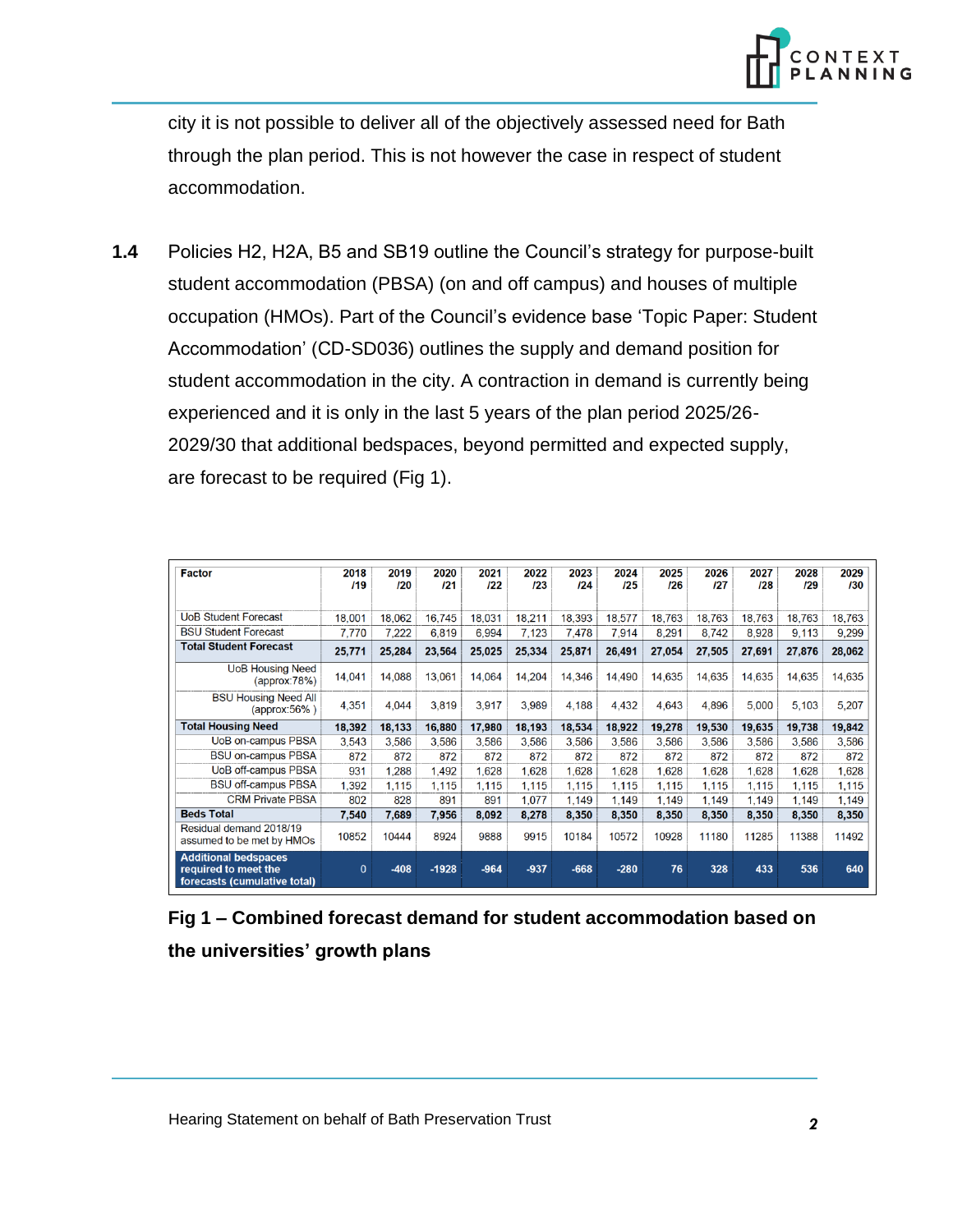

- **1.5** The Council's forecast has been arrived at in conjunction with both The University of Bath (UoB) and Bath Spa University (see the statements of common ground at CD-SD067 and CD-SD068) and takes into account currently extant permissions. UoB has produced its masterplan (August 2021) since the Placemaking Plan (PMP) was adopted which outlines a clear and deliverable vision for the site.
- **1.6** The production of the masterplan increases certainty around delivery providing an evidence-based figure of 870 bedspaces which are to be delivered at the Claverton Campus. This figure has been agreed between the Council and UoB and can be considered robust and deliverable during the plan period given the allocation is specifically proposed for this number of bedspaces.
- **1.7** The currently predicted shortfall outlined in Fig 1, which does not include development at the UoB, would be more than met by the provision of the 870 bedspaces at UoB. There is no further need for bedspaces to the end of the plan period, with the need expected to be exceeded by 230. In the context of the revised wording of SB19, BPT considers that policy B5, in particular, should go further than currently proposed in terms of adequately controlling the growth in off-campus student bedspaces which is compromising the ability to meet other areas of objectively assessed need within the city.
- **1.8** The currently proposed rewording of policy B5 in respect of the city will, BPT consider, be ineffective in reducing off-campus PBSA and fails to be positively prepared because it threatens to prejudice the delivery of the spatial strategy. The wording change proposed, simply ensures that sites with some allocation for students which lie in the Central Area, the Enterprise Zone and on MoD land do not contravene the terms of policy B5 in being approved. Policy B5 has proven ineffective at restricting PBSA developments in the areas where the policy seeks restraint. Since the adoption of the PMP in 2017 over 490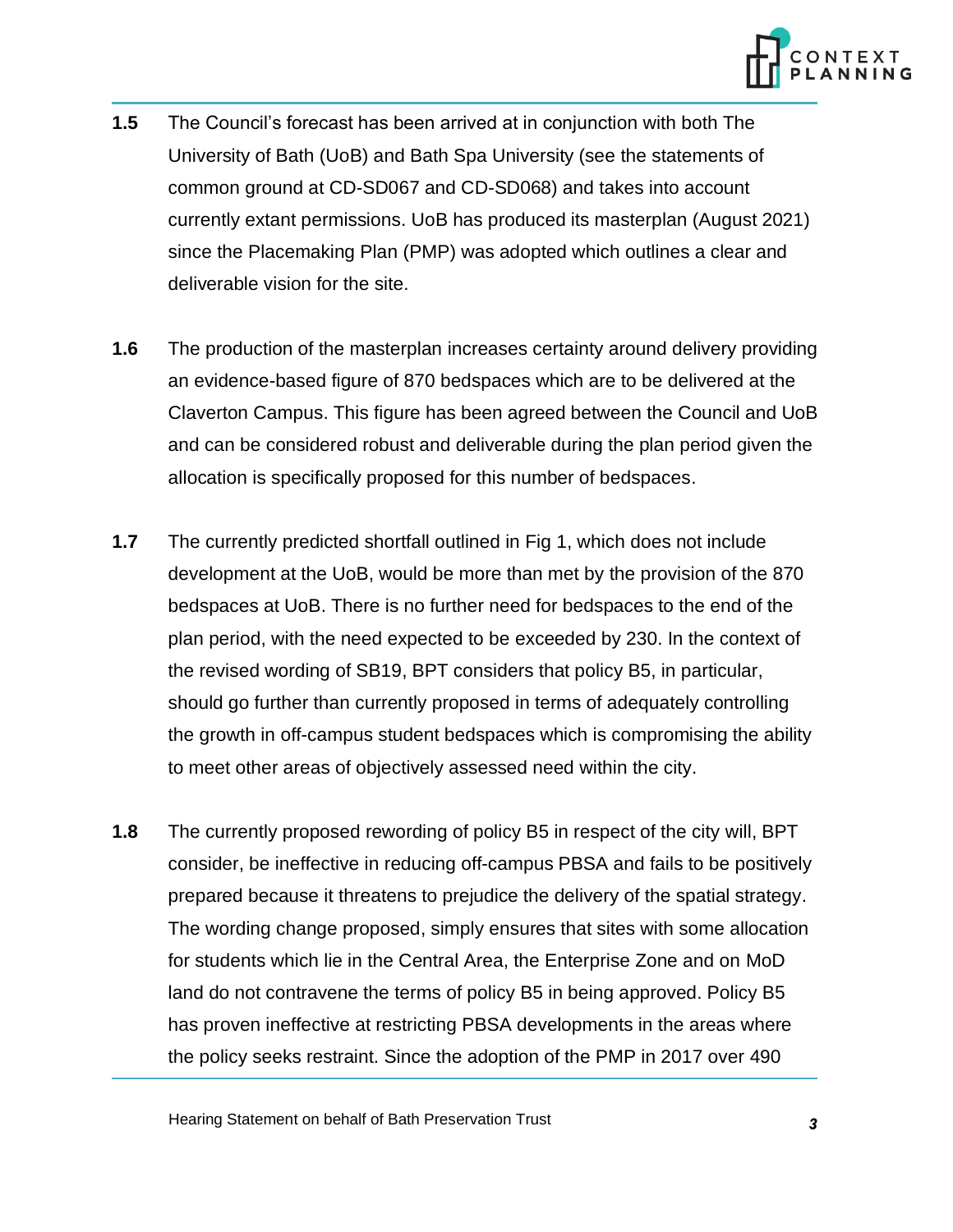

bedspaces have been permitted within the Enterprise Area through large PBSA proposals (see below).

| <b>Site</b>         | <b>Number of bedspaces</b> |  |  |  |  |
|---------------------|----------------------------|--|--|--|--|
| Pickfords           | 204                        |  |  |  |  |
| <b>Plumb Centre</b> | 72                         |  |  |  |  |
| Jubilee Centre      | 120                        |  |  |  |  |
| Land rear of Argos  | 94                         |  |  |  |  |
|                     | <b>Total: 490</b>          |  |  |  |  |

- **1.9** The majority of the above examples are former employment sites but their redevelopment/conversion was approved despite their location within the Council's designated Enterprise Zone. The wording of policy B5 has not been effective in stopping PBSA developments from coming forward where it has the potential to prejudice the Council's wider spatial strategy.
- **1.10** The wording of policy B5 is important in this regard, it only seeks to resist offcampus student development where this would '*adversely affect the realisation of other aspects of the vision and spatial strategy for the city in relation to delivering housing, and economic development (in respect of office, industrial, retail and hotel space)*'.
- **1.11** In practice, development management decision makers have found it difficult to resist individual sites, even when a loss of an employment site is proposed. As worded, the policy assessment must consider the effect of a proposed PBSA on the overall strategy and vision for the city. In undertaking this assessment, it has proven difficult to determine that the loss of an individual site would adversely affect the realisation of the spatial strategy and vision for the city as a whole.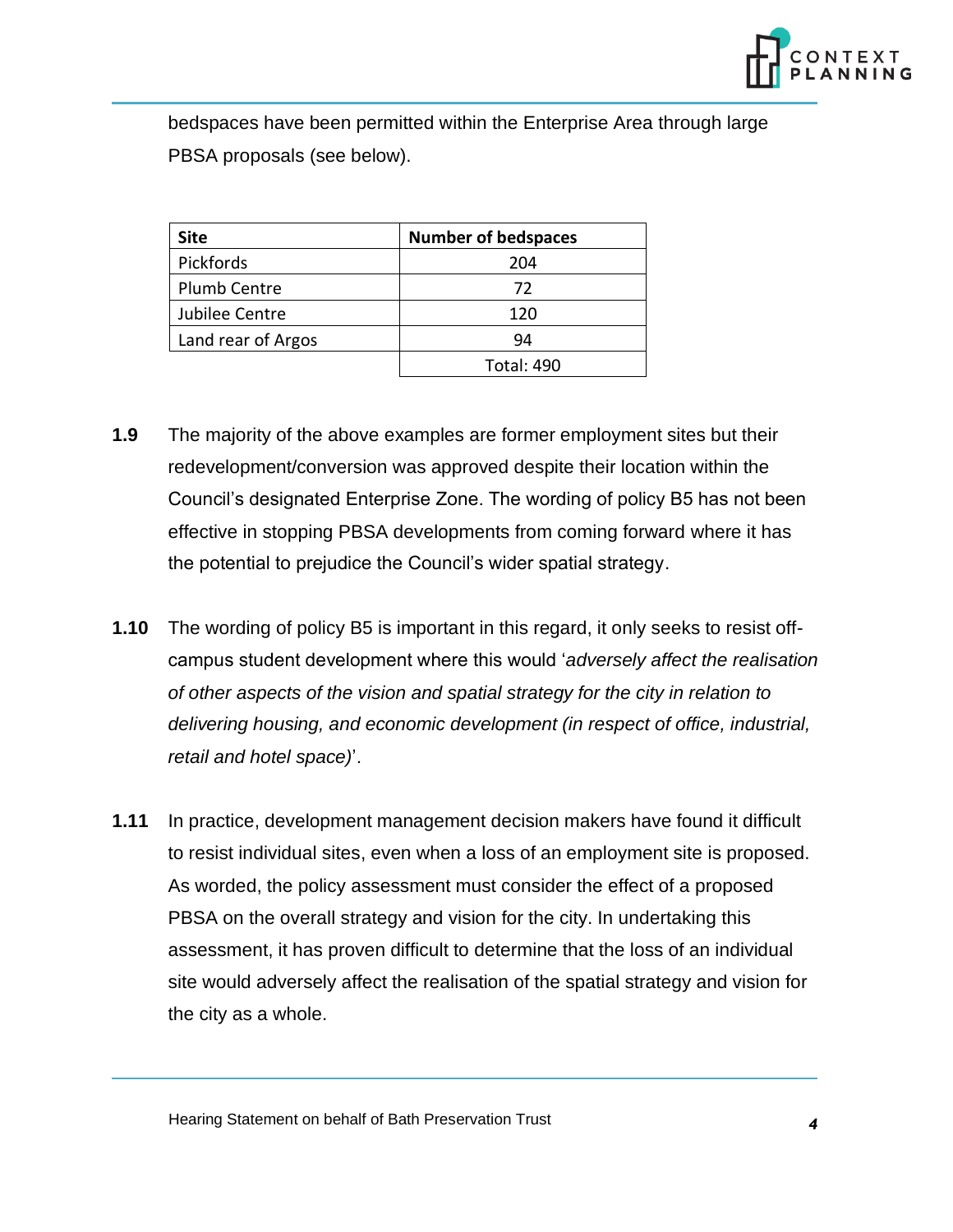

- **1.12** To illustrate this point, three of the four sites listed above comprised industrial sites and their loss has contributed to the position outlined in the Bath & North East Somerset Employment Growth and Employment Land Review (CD-EDV002) that there is virtually no industrial and warehouse supply identified in Bath despite clear evidence of requirements. The Economic Development Team identify this to be a critical issue. Policy B5 though was not considered to provide a strong ground to resist these applications despite the longstanding issues identified by the Council in respect of industrial land supply.
- **1.13** Policy B5 in both its current wording and as proposed through the LPPU is/will not be effective, it has not been deliverable over the plan period, failing to stop significant losses of industrial sites in particular, threatening the overall spatial strategy.
- **1.14** The policy needs to employ clearly defined and measurable targets to make it easier for decision makers to resist PBSA developments which threaten the delivery of other elements of the spatial strategy. For example, in respect of current industrial land, given the scale of industrial losses, the policy should be worded to apply a presumption against the redevelopment/change of use of existing industrial sites for PBSA unless there is no realistic prospect of a replacement employment use occupying the site. This amendment would also bring the policy in line with the revised wording proposed for ED2B.
- **1.15** Furthermore, the Council acknowledges as part of the spatial strategy, meeting the housing requirement of Bath is very challenging. Further allocations are proposed through the LPPU to seek to meet the overall target of 7,000 homes over the plan period and make up for a predicted housing shortfall. The composite plan for Bath (CD-SD013) notes, under its strategic issues heading, that '*the housing market is particularly expensive to penetrate*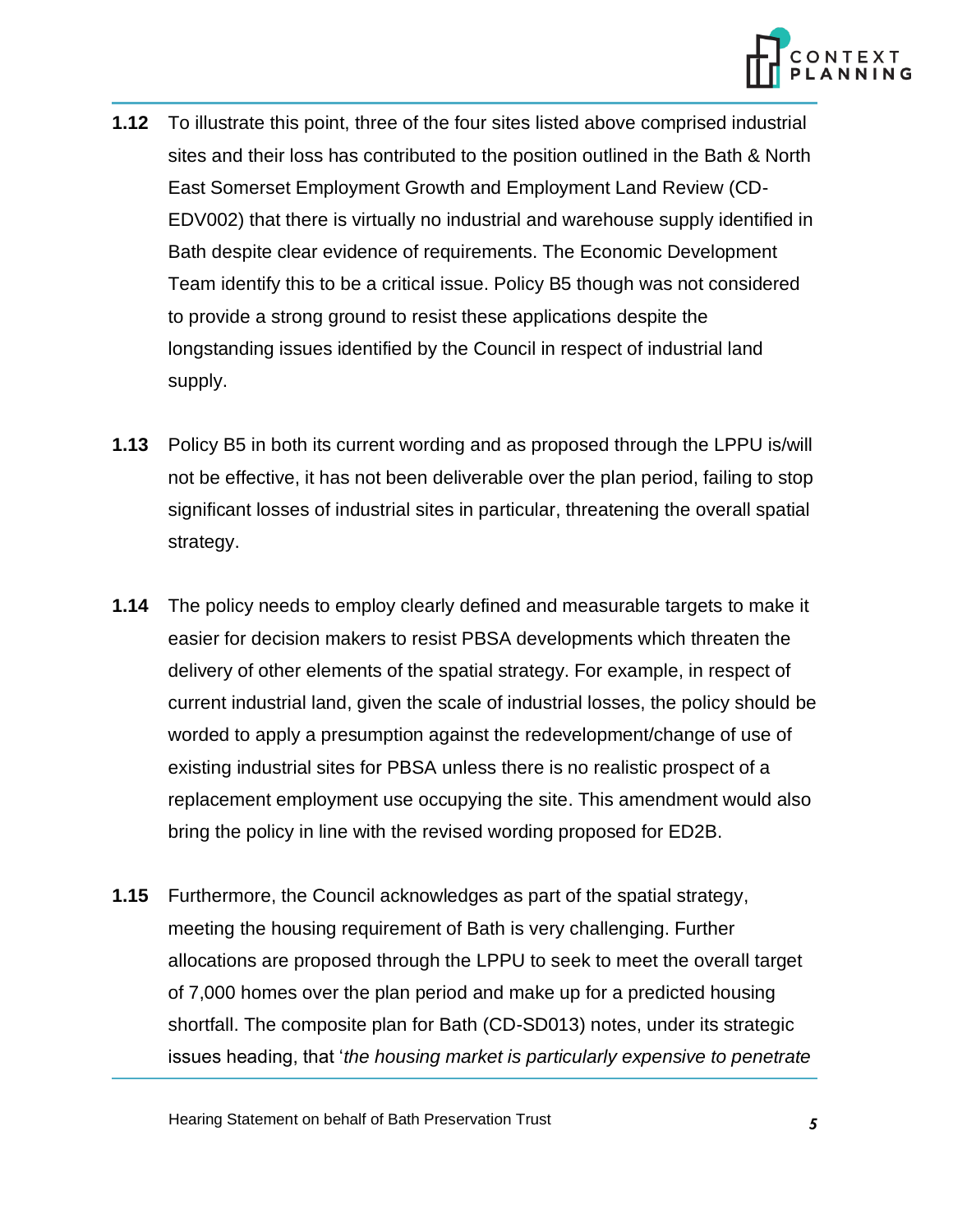

*and this contributes a dislocation of workers from workplace and exacerbates the level of in-commuting from lower cost areas. More housing and more affordable housing is needed to support economic growth'*.

- **1.16** The most lucrative return for developers in the city has typically been available by developing PBSA, allowing high population density forms of development. This has stunted delivery of housing within the city, leading in part to the need for further allocations to be made. In its current form, policy B5 would not stop windfall sites being developed for PBSA within the city on the basis that if all residential sites come forward within planned for timescales, then the housing spatial strategy might not be prejudiced. History indicate however that housing trajectories in Bath have not always proceeded as planned and some flexibility is required in terms of numbers.
- **1.17** A surplus of student bedspaces is predicted and will be delivered at the UoB. In this respect there is no requirement to provide for further windfall PBSA. The Council's spatial strategy, as outlined, prioritises as a strategic issue delivering housing and employment to ensure the full needs of these uses are met. BPT consider that policy B5 should be tightened to also introduce a presumption against developing unallocated sites for PBSA where the site would be suitable and deliverable for housing. In the absence of this change, the policy will not be effective because it does not provide strong grounds to resist windfall PBSA development on sites that might help to boost the supply of housing which is being prioritised by the Council over student bedspaces, which are well catered for.
- **1.18** PBSA has proven the most financially lucrative form of development in the city for many years including prior to the adoption of the Core Strategy. The policy should be strengthened to avoid an over proliferation of these uses in the city. In the absence of a strengthened policy approach, the allocation at UoB under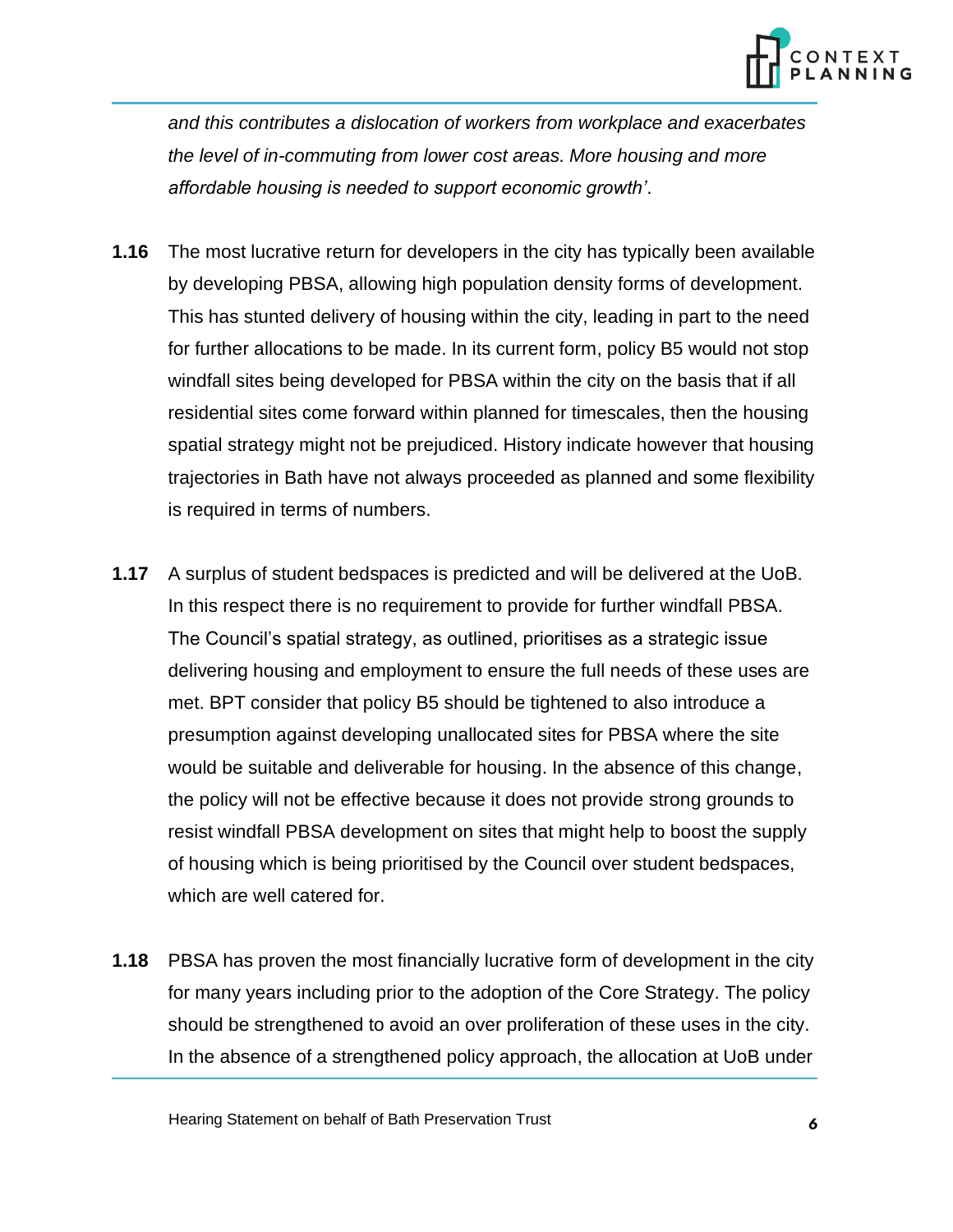

policy SB19 may be undeliverable and therefore unsound. The Council's strategy sets out that as a first priority PBSA should be developed on-campus, historic delivery rates of PBSA at the UoB have, it is accepted, been slow so it is important that the UoB are not disincentivised from developing and delivering the most sustainable pattern of growth for student bedspaces oncampus.

- **1.19** Policy B5 should be further amended to introduce a requirement that offcampus student accommodation, where found to be acceptable in all other respects, would be subject to the requirement for a formal agreement between the developer and either the UoB or Bath Spa University. This would help to ensure that only genuinely required PBSA comes forward, avoiding the risk of speculative developments occurring which might prove unneeded and then have to be converted to unsatisfactorily sized and appointed co-housing developments in the future.
- **1.20** BPT consider it important that the formal agreement, the developer would sign, should be with one of the two universities rather than any educational provider. The risk being, in the absence of this, sites might come forward linked with other educational establishments where PBSA is not strictly required, which would further prejudice delivery of the spatial strategy for Bath. The wording of policy H2A (limb i) should likewise replace '*relevant education provider*' with '*university*' to avoid this risk occurring elsewhere in the city.
- **1.21** On a point of detail, policy H2A only applies to (a) allocated sites or sites (b) elsewhere in the district (except for areas restricted by policy B5). As worded the policy is not applicable to sites in the Enterprise Zone, central area or the former MOD land. The consequence of which is that, if adopted as worded, there would be a greater degree of control outside of those areas where PBSA